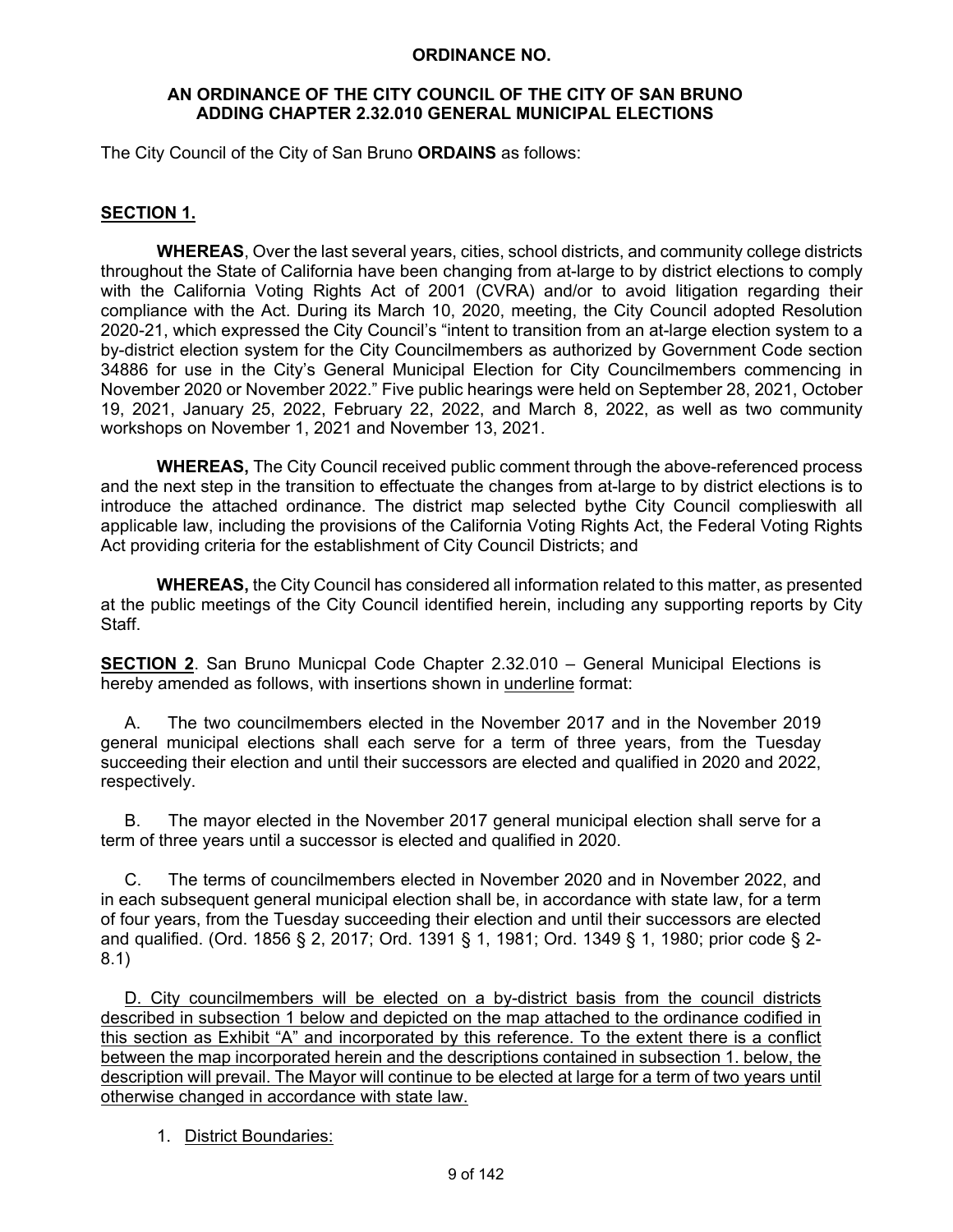## District 1

Starting at the intersection of Interstate 280 and the City's northern border; thence proceeding southerly along I-280 to Sneath Lane; thence proceeding westerly along Sneath Lane to Skyline Blvd; thence proceeding southerly along Skyline Blvd approximately 310 yards to where Skyline Blvd first adjoins the City's western border; thence proceeding counter-clockwise along the city border to the point of beginning.

## District 2

Starting at the intersection of the City's northern border and El Camino Real, thence proceeding southerly along El Camino Real to Interstate 380; thence proceeding westerly along the southern portion of I-380 to Interstate 280; thence proceeding southerly along I-280 to Crestmoor Dr; thence proceeding easterly along Crestmoor Dr and continuing northeasterly along Crystal Springs Rd and its extension to the City's southern border; thence proceeding clockwise along the city border and continuing along Skyline Blvd to Sneath Lane; thence proceeding easterly along Sneath Lane to I-280; thence proceeding northerly along I-280 to the City's northern border; thence proceeding easterly along the City border to the point of beginning.

### District 3

Starting at the intersection of the City's northern border and El Camino Real, thence proceeding southerly along El Camino Real to Interstate 380; thence proceeding westerly along the southern portion of I-380 to Interstate 280; thence proceeding southerly along I-280 to Crestmoor Dr; thence proceeding easterly along Crestmoor Dr and continuing easterly along Crystal Springs Rd and its extension to the City's southern border; thence proceeding counter-clockwise along the city border to El Camino Real; thence proceeding northerly along El Camino Real to San Bruno Ave; thence proceeding easterly along San Bruno Ave to Huntington Ave; thence proceeding northerly along Huntington Ave to I-380; thence proceeding easterly along I-380 to the Bay Area Rapid Transit (BART) rail line; thence proceeding northerly along the rail line to the City's northern border; thence proceeding counterclockwise along the City border to the point of beginning.

# District 4

Starting at the intersection of City's southern border and El Camino Real; thence proceeding northerly along El Camino Real to San Bruno Ave; thence proceeding easterly along San Bruno Ave to Huntington Ave; thence proceeding northerly along Huntington Ave to I-380; thence proceeding easterly along I-380 to the Bay Area Rapid Transit (BART) rail line; thence proceeding northerly along the rail line to the City's northern border; thence proceeding clockwise along the City border to the point of beginning.

**SECTION 2. NO MANDATORY DUTY OF CARE.** This Ordinance is not intended to and shall not be construed or given effect in a manner that imposes upon the City, or any officer or employee thereof, a mandatory duty of care towards persons or parties within the city or outside of the city, so as to provide a basis of civil liability for damages, except as otherwise imposed by law.

**SECTION 3. CONSTITUTIONALITY; SEVERABILITY.** If any section, subsection, sentence, clause or phrase of this Ordinance is for any reason held to be unconstitutional, invalid or ineffective by a court of competent jurisdiction, such decision shall not affect the validity or effectiveness of the remaining portions of this Ordinance. The City Council hereby declares that it would have passed this Ordinance, and each section, subsection, sentence, clause and phrase thereof irrespective of the fact that any one or more sections, subsections, sentences, clauses or phrases be declared unconstitutional, invalid or ineffective.